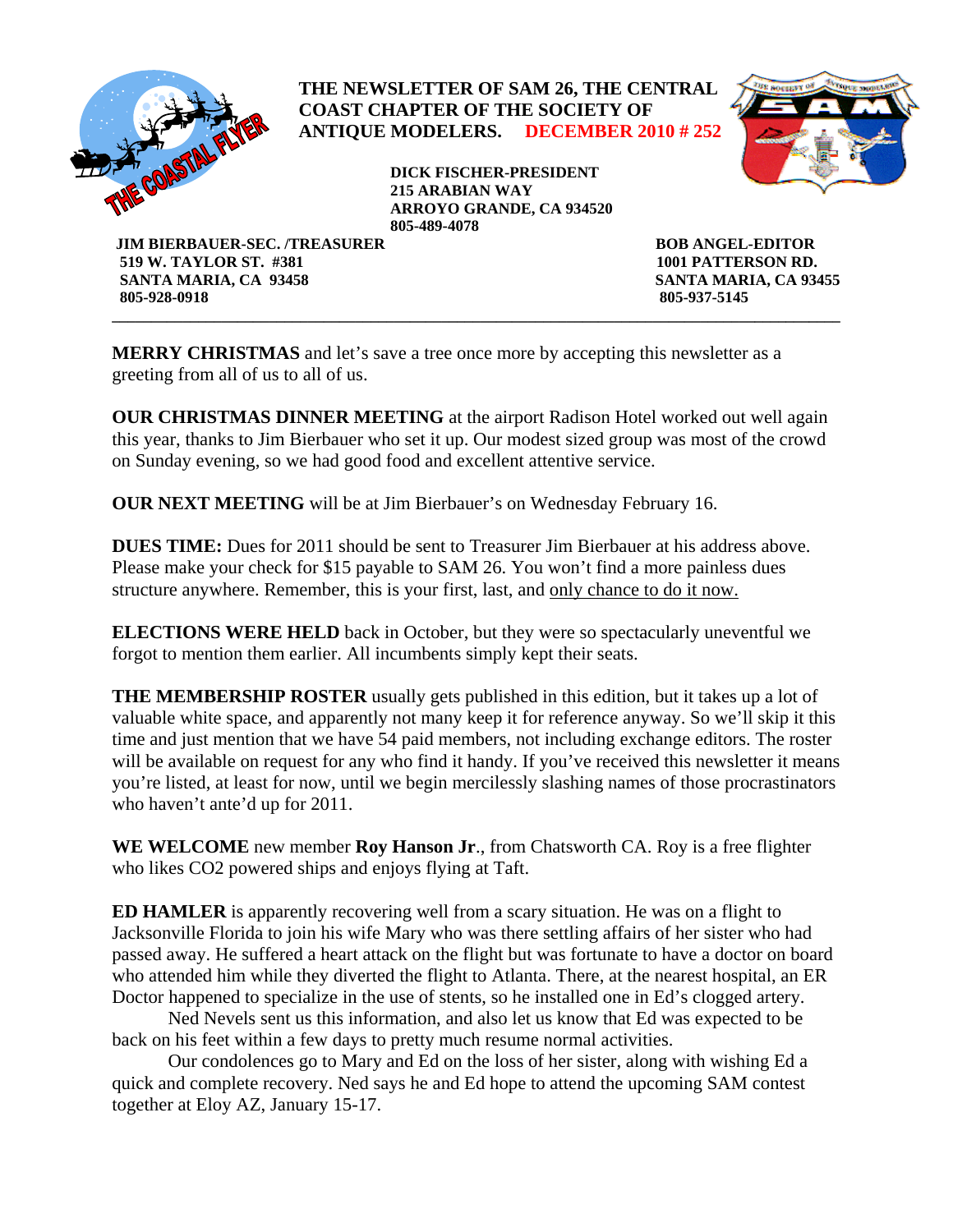# **FITTING IT INTO A COWL.**

When installing an engine inside of a cowl, I discovered a problem with the needle valve. I needed to add an extension, so needle adjustments could be made with the cowl installed. This particular needle valve did not have a hole in the end and set screw like others, so an extension rod could not be used. My solution was to solder a small nut to the end of the needle valve. Through a hole in the cowl, the appropriate sized screwdriver-type nut driver can be inserted to make adjustments from outside of the cowl. Be sure to roughen the surfaces to be soldered for good adhesion. *Bobby Wright*

 **LOCTITE** makes threadlocker products for many different applications. The more common codes are given below. All except #272 break down at 300 deg. F. The ones shown in bold are the most common.

## **222/222MS (purple) low strength**

## **242 (blue) medium strength**

243 (blue) medium strength, oil contamination tolerant

290 (green) medium-high strength, low viscosity, wicks into threads, not for use with loose fits **262 (red) high strength, generally requires heat for removal**

271 (red) high-very high strength, generally requires heat for removal

272 (red) high-very high strength, high temperature tolerant (up to 450 deg. F), generally requires heat for removal

277 (red) very high strength, for large bolts over 1" dia. generally requires heat for removal

Loctite "Form-A-Thread" is also an excellent product, which can re-thread low temperature bolt holes in aluminum, steel, and magnesium. I recently used it to tighten up some loose threads in the magnesium case of a Bantam. **Christopher J. Mikesell** 



Use this circle cutter to make gaskets for the front plate of your O&R, back plate gaskets for other engines or whatever. Ned Nevels sent word they can be found at Michaels or Jo Ann craft stores.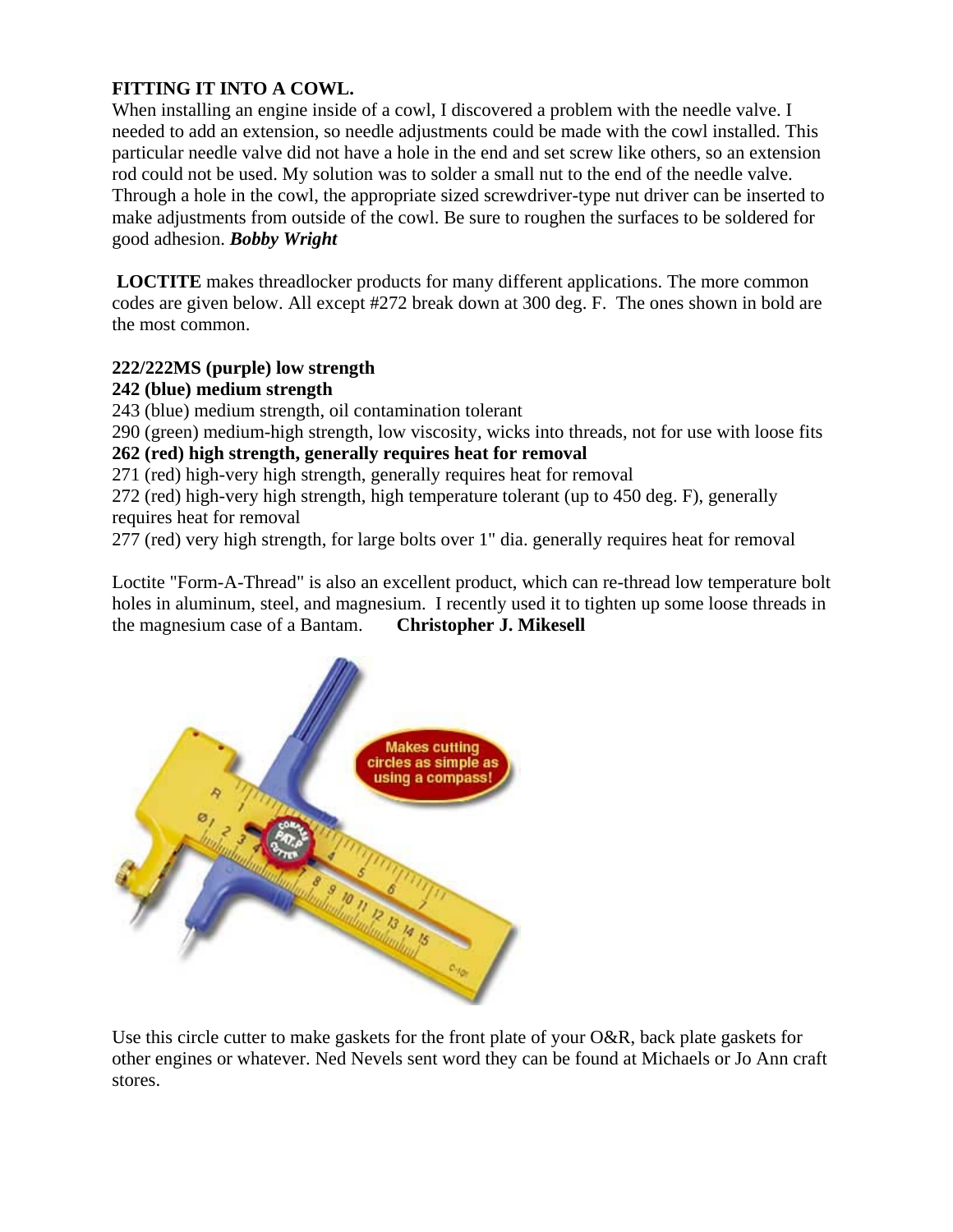**AERO SPORT 5 RADIO:** Dick Fischer needed another 2.4 GHz Airtronics receiver. They cost 50 bucks, but he found that Hobby People had the identical receiver plus a transmitter for the same price. He says:

"I got my Aero Sport 5 transmitter today, with its companion 5 channel Airtronics receiver. This was a deal where an extra ATX receiver costs \$49.95 but you buy transmitter and receiver as a set for the exact same price. Guess you would call that a "free" transmitter."

 Over the internet Dick learned that Hobby People list the combination \$10 higher, but they often give the lowest price if you ask for it during a telephone deal. It was SKU # 438140 and manufacturers PN 90150.

But price aside, Dick says the transmitter has the older and more desirable (for our purposes) slide trims rather than the newer digital trims. It's a low end transmitter with dry batteries and needs only four cells. (Batteries not included).

He says: "The receiver says Airtronics on the case and has the same part number as if you had bought it in an Airtronics set. It's advertised as full-range, so I guess that's fine. The transmitter looks like any other plastic case R/C transmitter with the usual 4 channels, adjustable stick length, plus a toggle switch for a 5th channel."

"The only "advanced" features are switches for servo reversing, and to select V-tail or elevon mixing. The battery compartment is set up to receive 4 AA pen cells, but the instructions say you can install NIMH AA cells. The charge receptacle is already built into the transmitter. There's no charger provided, but they sell it as an option. It looks like a standard Airtronics charger."

 Dick brought the radio for show and tell at the flying field. I liked what I saw, except for the snap-in battery setup. I feel all snap-in battery holders are accidents waiting to happen. How often have you had to shake a flashlight to get it to work?

Dick's current Email message says: "Remember you expressed some reservations about the snap-in battery holder? Well, today I had the batteries out and when I put them back in the transmitter didn't come on. I fiddled with the batteries a little and the TX came right on. Suspicions confirmed ! I agree that before using it in an airplane of any value I'd put a soldered-up battery pack in it. I did install the new radio in my 1/2A Taylorcraft today and plan on test flying it Saturday. Dick."



Here's Dick launching his 1/2A Scale Taylorcraft at the John pond event at Taft. Steve Remington times. Jake Chichilitti at right flies with Dave Lewis timing.

As I write this it's Friday December 17 and it looks like Dick's new radio test will be put off due to weather.

Here in Sunny California, we've already lost at least three of our regular Saturdays to weather this year alone.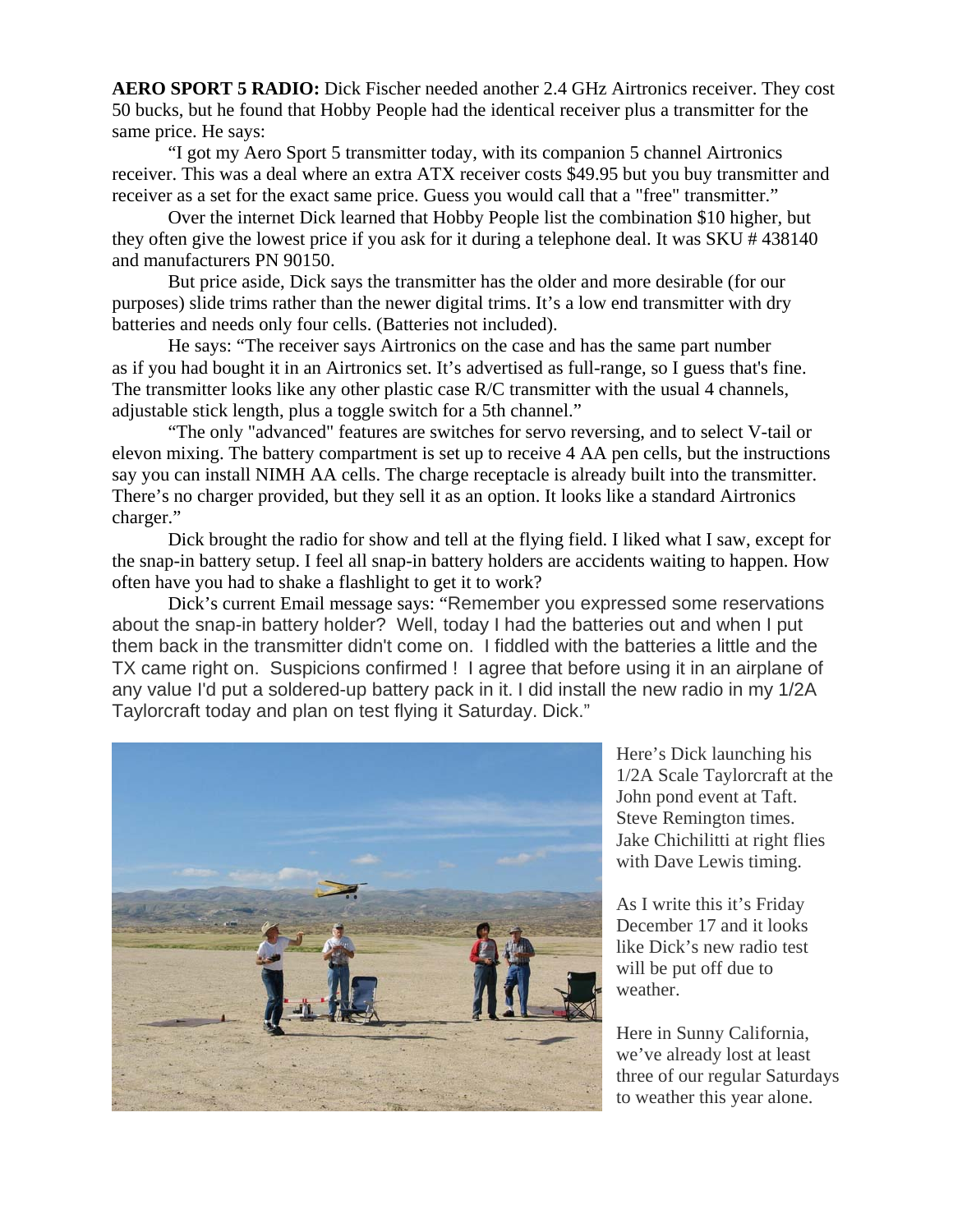**O&R TUNING TIP #23:** Keeping the fixed point fixed. By Bob Angel This question arose on SAM Talk which reminded me that it's been a while since we've slipped in an O&R tuning tip, so here goes:

The question was: My fixed point frequently comes loose. How can I prevent this?

First, use hard (not squishy) insulating washers, such as the original ones supplied by O&R. If you're only using one nut to secure both the point and the wire lug, add a second nut with the lug captured between the two nuts. But before adding that lug and second nut, snug down the first nut with a drop of Loctite. Finally, use a plastic zip tie near to the timer to keep the point wire from vibrating.

**O&R TIP #24 - PROPER MOUNTING:** I recently had my own O&R problem when an old pressed steel engine mount cracked. In order to duck any blame, I'll mention that it was on a ship I'd won some time ago at a Schmidt Ranch event. It came complete with and O&R 60 that needed a little help itself before I ran it. But that's another story.

The mount was a pair of those pressed steel ones that were sold as aftermarket items specifically for Super Cyclone engines. The mounting holes came drilled specifically to fit the Cyke. They don't fit the O&R without modification. But in this case there had been too much modification. There were oversize holes, plus extra holes not needed for either engine, as if other engines had used these mounts. This produced weakness at the point of breakage.

Another contributing factor was that the O&R engines do not have a flat mounting surface on their lug bottoms, unlike, say a McCoy. They left the factory "as cast" with a slightly rounded bottom and a casting seam right between the mounting holes.

Fortunately I had an unused set of those Super Cyke mounts in my collection of stuff. I used a small conical diamond tipped rotary tool to enlarge the holes just enough for the O&R. Then I flattened the bottom of the O&R lugs with a safe file. A safe file is one that has no teeth along the sides, so you can use it in close quarters without marring anything alongside the surface being worked.

In this case, the two problems probably worked together to crack the mount. But regardless of the mount used, it's a good idea to flatten those lug bottoms on the O&R. At the very least you can carve away that casting seam rather easily with a curved X-acto blade.



This illustrates both the tips above. The plastic zip tie at the aft end of the red point wire reduces the wires vibration but still lets the timer move for adjustment.

The mount is the pressed steel one that came drilled for the Super Cyclone engine. The mount came as a set of two pieces which are mirror images of each other.

I made the tank for alcohol use from an old 35mm plastic film container. It holds 30cc. The filler is a brass tire stem with a standard screw-on cap and a small vent hole in its center.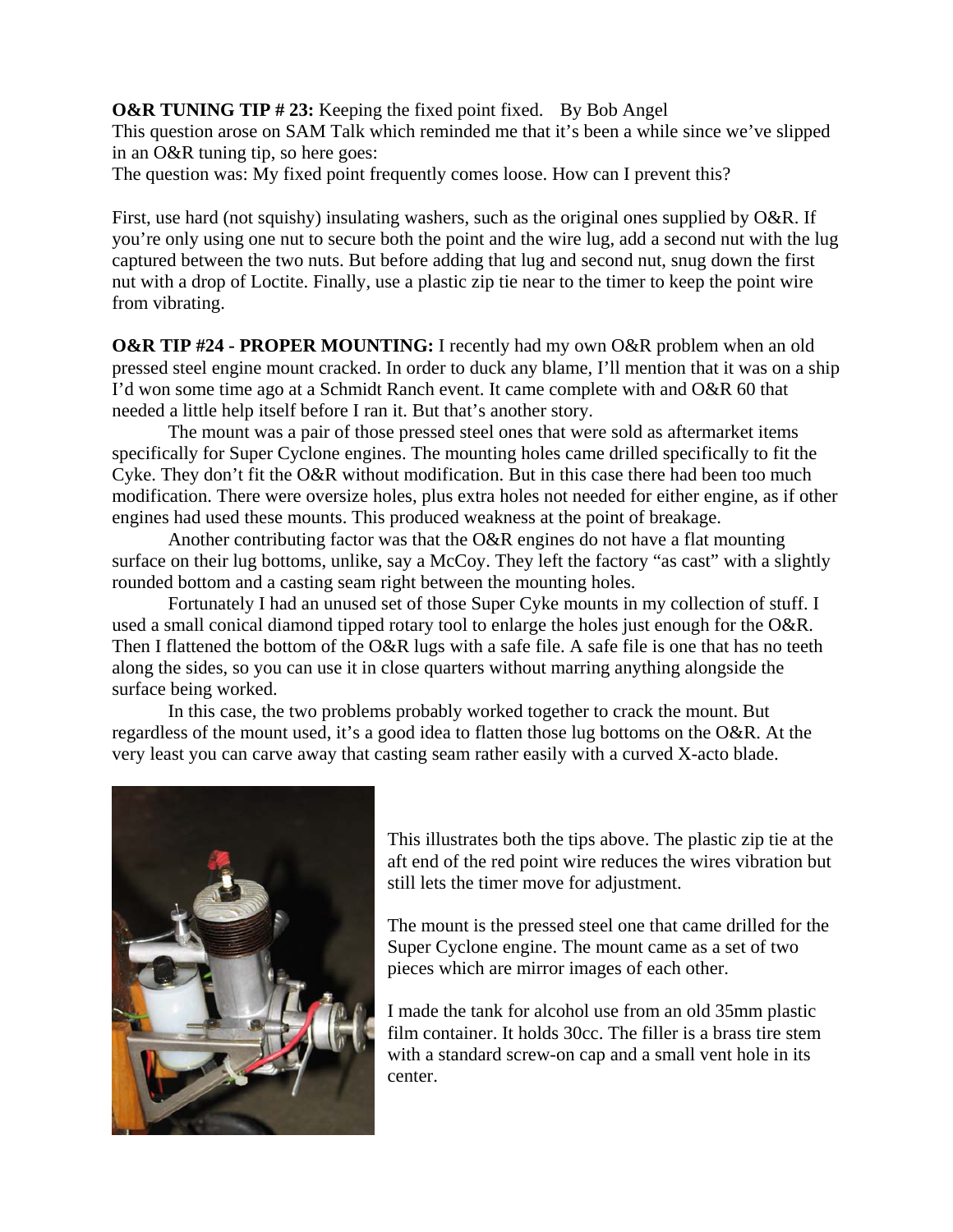## **BROWN JR TANKS:** Cecil Cutbirth says:

"I found a fuel tank for Brown Jr., 1 oz. good with gas and oil *(and alcohol – ed)* It's Cake frosting coloring container from Wal Mart sells for \$1.50 - same threads as the Brown tank - Beats \$25.00. Cecil"

**MODEL BUILDER ON DVD:** Sam Speaks Editor Roland Friestad has copied all 255 issues of the magazine onto a set of two DVD's. He's offering the sets for \$75 postpaid. Check, money order, or Paypal t[ocardinal.eng@grics.net](http://webmail.verizon.com/netmail/%22http:/mailto:cardinal.eng@grics.net%22) is OK. Or mail to: Cardinal Engineering

1640 N Kellogg Street Galesburg, IL 61401

 **BURNIS RAY**, who supplied lots of old engine parts, has passed away. He had a catalog called "Parts is Parts". His son, Kyle, is trying to maintain the business. There is no catalog or Email right now. People can send requests to him at:

 Kyle Ray 6027 W. Ken Caryl Place Littleton, Colorado, 80123-7086

He'll be happy to accept phone requests for parts at the old phone number: 303-979-7517 This information was passed along by Tandy Walker.

**FLYAWAYS:** Mike Myers sent this message which I've heavily edited for brevity. Mike's Speed 400 Scientific Coronet was doing great at our last Taft contest with Jay Higgs timing. Mike says:

"At 11 minutes I was the heck and gone up in the cloud base off to the west of the field. It was time to come home, but I needed to spin her down to get out of the lift; somewhere along the way the Coronet crossed the path of another plane being spun down --and Jay and I proceeded to fly the "other plane". The Coronet didn't make it back to the field.

 After hiking out looking for it for a couple of hours I gave up. Later at home, I got a phone call from a fellow named "Richard" in Taft. He'd found the Coronet. I went back up and picked it up. Actually I met Richard over at Pumpkin Corners on the Highway 99/Taft Highway 119 intersection.

He's a nice young guy in a new pickup truck with a nice wife/girlfriend significant other. I gave him \$60 which he said I didn't need to do. Well you do need to do it for the "encouragement of others". I want oil field workers to look on lost models as an opportunity to collect a reward. It encourages them to look.

I didn't have a phone number on my model--but I had an address label stuck to the horizontal top of the windshield. Richard looked me up on the Internet!"

**LOCALLY,** and more recently we had a similar event at our Drum Canyon flying site. A brand new small electric ship with a limited range radio apparently ran out of range. A pre-storm South wind took it to or beyond the highway to our North.

A thorough search by the whole gang didn't find it and we decided it had probably been picked up off the highway and stolen away. A couple weeks later one of the farm workers brought the damaged remains back, saying he'd found it way out in the field beyond the road. Jim Bierbauer handed him \$20 and he was quite pleased. Jim used the same reasoning, that it It would encourage future returns. The ship's owner wasn't there that day but later reimbursed the twenty to Jim.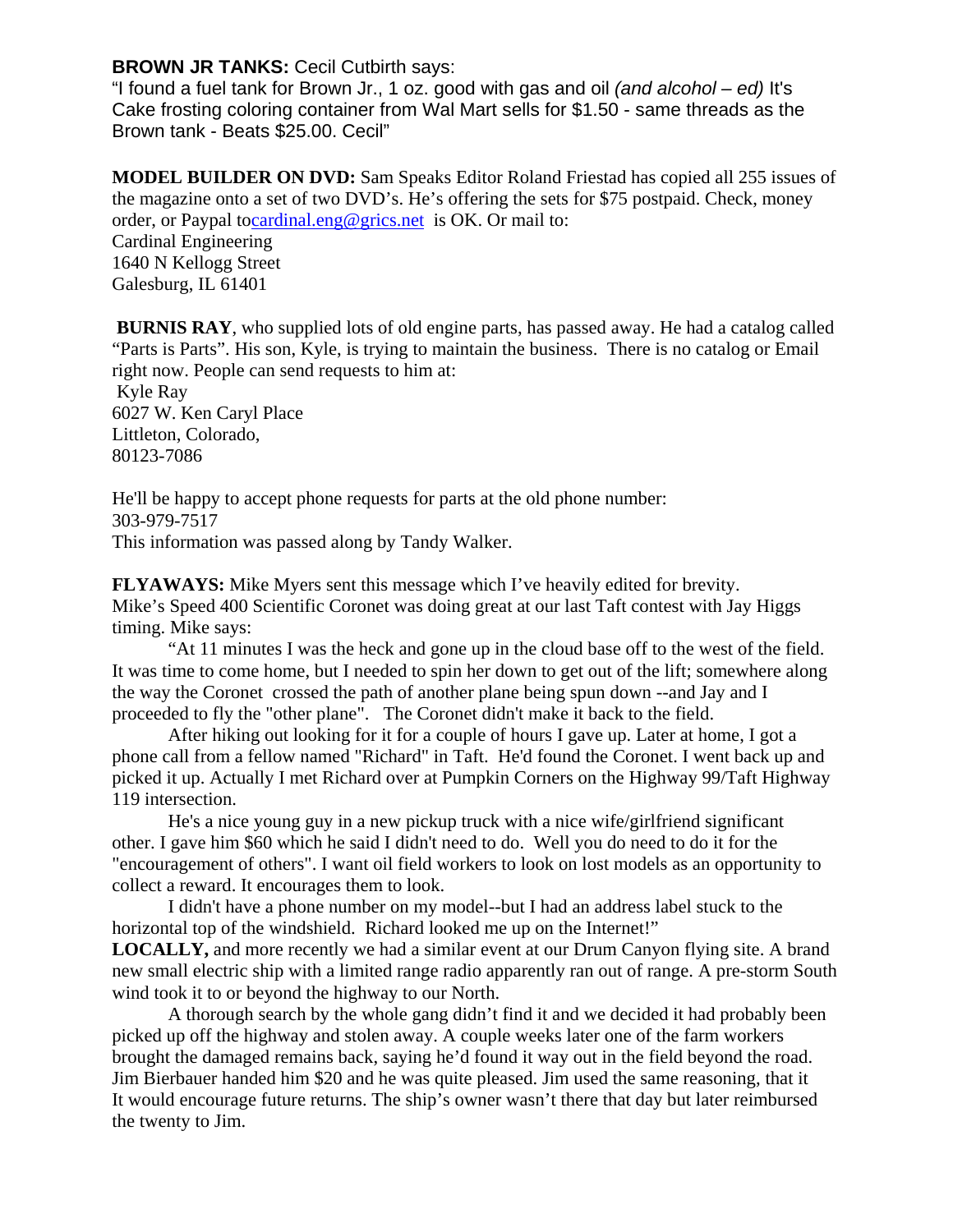

**KLETT HINGES:** Here's how Tandy Walker installs those two piece hinges. It's also the way I and probably others have always done, so naturally I think it's a bright idea. By inserting the long piece of music wire before gluing them in place, you are assured of a straight no bind alignment. When you install the other halves, you still use the wire and slide everything into place before gluing them in.

 And many of us retain the long wire instead of the individual short ones, so the halves can be separated later for maintenance or repair.

### **DOPE SUBSTITUTE:** This came across the internet:

I was at an indoor flying session last night and one very nice flying tissue covered model had a different finish:

He used future floor polish instead of dope. Use it full strength to attach the tissue to the framing. Or, use UHU glue stick for adhesive. Shrink tissue as per normal. Cut floor polish 50% with water to paint tissue as though using dope. It's not quite as sticky as dope when applying to the frame, but doesn't smell like dope.

**EARLY ESCAPADES:** Van Wilson, our SAM 26 representative in Alaska shares this learning experience as a lad:

"My test stand was a board mounted in dad's bench vise. Put 3 flat washers behind the prop. Center one a bit smaller diameter than the front and rear ones. Filed a notch in the rear one for the knotted end of the string. Wound string around the center one to act as a pull cord to start an old O&R. Worked *kinda* O.K. on the bench. But, on the model, it just ripped the engine outta the firewall.Van..."

Van may have been lucky he didn't have even more "experience" to share. Using a bench vise for a test stand, even with the board clamped in tight is risky. For some reason that hookup has a way of shaking itself loose and becoming a bit hazardous as it flies around a room with engine running. I've never actually seen that happen, so it's just reasonable sounding hearsay. But I have watched a 2 X 4 board test stand come loose at the flying field when held to a wood bench using C clamps. Those wiggly C clamp handles can set up a sudden bad vibration, which rattles the clamp loose. It happens so quickly that you barely have time to reach through the spinning prop to try to tighten them.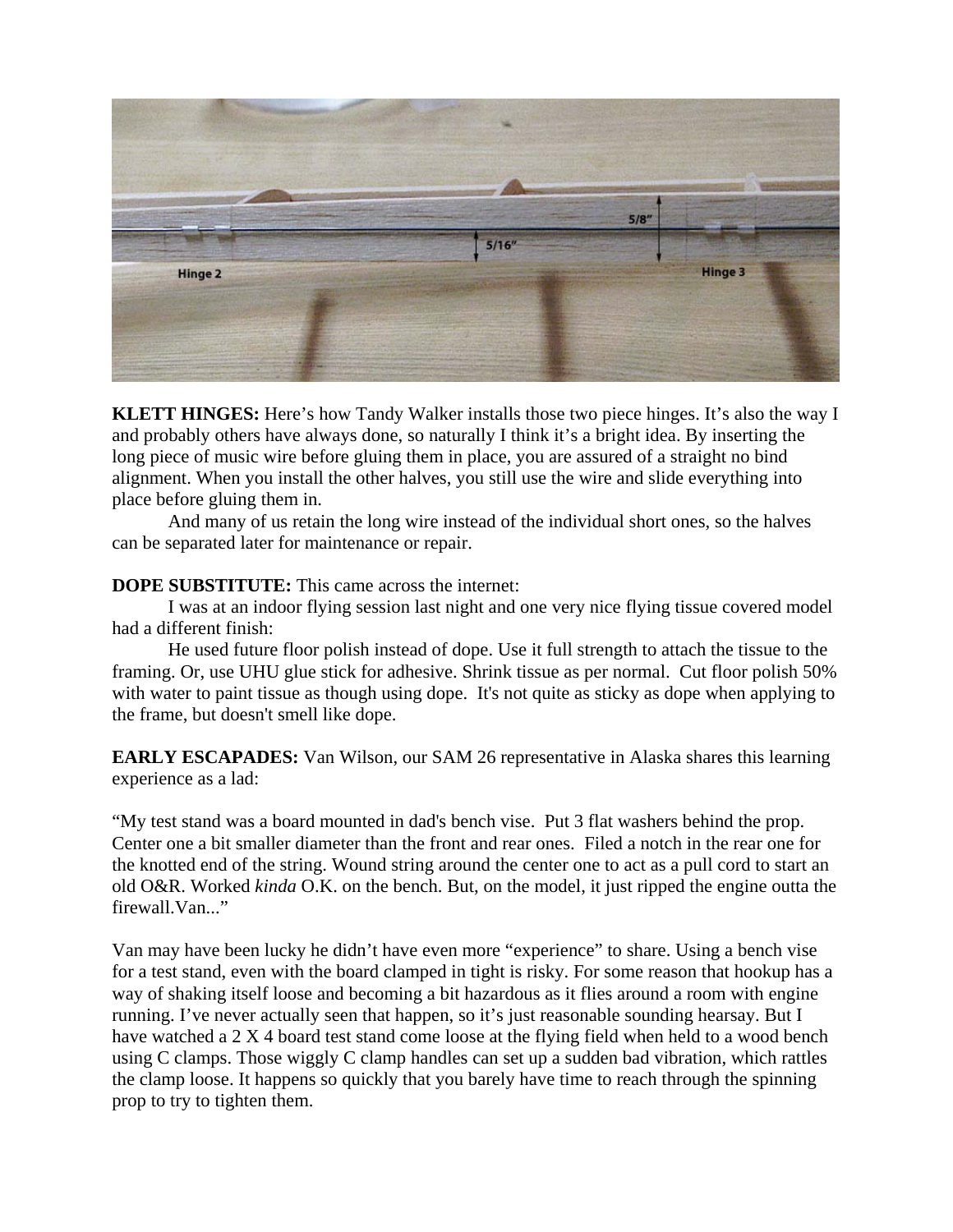**BALSA PRICES:** Kit maker Bob Holman writes: "Received the invoice from one of my suppliers and his cost of balsa has gone up about 30%. Said it was because of China buying balsa for the wind machines. The wood from Bud Nosen went up a few months ago, not sure if it will jump in price again.

Bob Holman."

**MAKING SMALL WHEELS:** Bill Schmidt sent this picture. It pretty much tells the story of how he makes neat wheels for small ships. The furniture knobs he buys have pre-drilled center holes, so the accuracy is built in. Just drill on through, and saw off the part not needed. Then use a short wire axle with wheel collars snugged up on each side to prevent axle rotation. Put it in a drill press and finish shaping with progressively finer sand paper.



**FUEL FILTERING.** "Filter your fuel through a coffee filter into a clear glass bottle." That advice has come up often, and I've used coffee filters on fuel with no apparent problems. I also use fuel filters, and they last a long time without getting clogged.

**BUT HERE'S A WARNING** from "Hank on the Bay". "Be careful with that one--I used coffee filters to filter the alcohol fuel we used in our fuel injected dirt track car--I had fuel injector problems--They were clogging up--Using a very strong magnifying glass we found the problem-- It was very fine fibers from the coffee filters that you couldn't see with the naked eye--We switched to 8 layers of panty hose and never had another problem .Hank on the Bay."

**ANOTHER WARNING:** Never get caught stealing panty hose.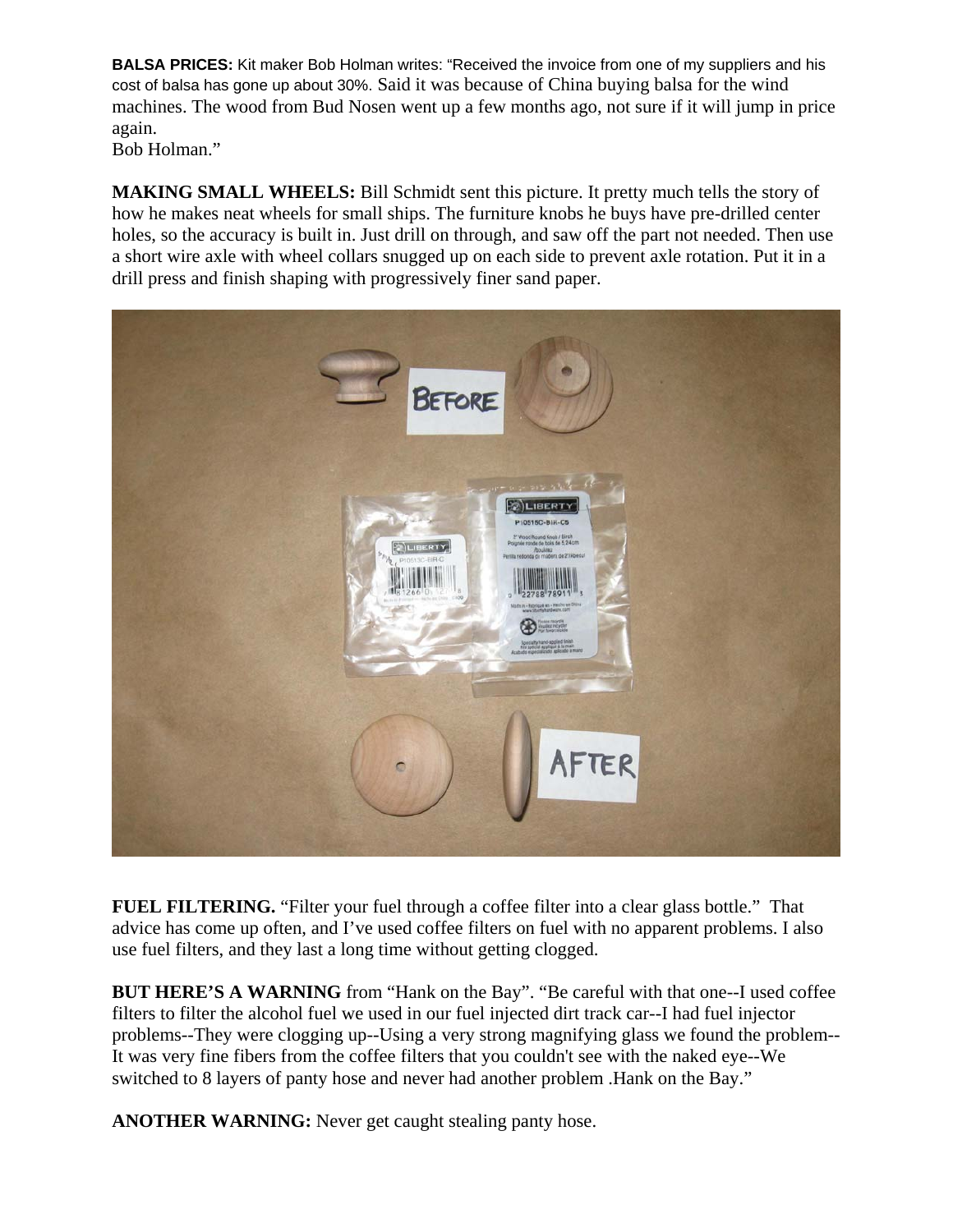

Charlie Reich had this rundown on the different champion spark plugs (At least the more common ones) that were made. There may also have been a VR-1. There were a few with gold plated bodies for show. And glow plugs were made in both sizes. Any that have a "G" such as VG-2 were glow plugs. The designations are on the ceramic on the back side.

**MORE MISSING PARTS.** According to Cecil Cutbirth, Jack Van Dusen has retired from the Brown parts business. Cecil says: "I had talked to him and sent a check for needle valves and gaskets after a week or so he returned my check and said he did not have the parts and he is retiring. - Cec." I may have run this item before. If so please excuse the senility.



**TWIN RUDDER KLOUD KING.** 'OL Charlie Reich had mentioned a twin rudder Kloud King. Having never heard of such an animal, I inquired as to its details and origin. Charlie's answer below included a small picture of the rudders' construction which I haven't included here.

"This is built from a Klarich kit that contains plans that state: "Mickey De Angelis' Kloud Queen- drawn by John Pond".

The alternate twin rudders are shown on the plan as per attachments. Not sure if twin rudders were a De Angelis prototype and not shown on his original plans or what? I don't think John would dream this option up on his own, knowing it wouldn't be SAM legal. I'm sure this may be a rare or unknown version. - 'OL Charlie."

So does anyone out there have the real story?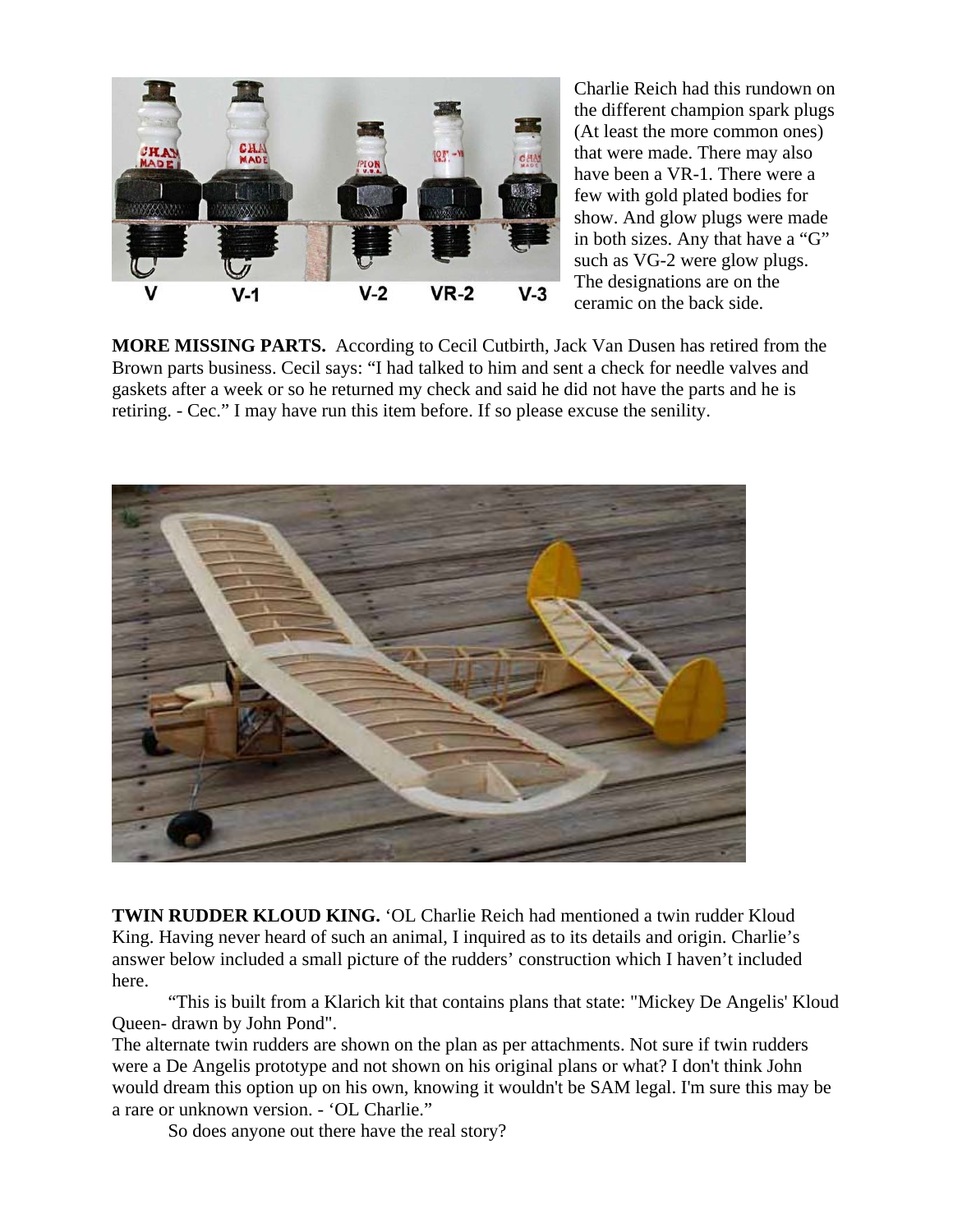**SUB INDUCTION PORTHOLES:** You see them on later model Super Cyclones and on Andersons. Two in front and two in back. Their avowed purpose is to add some power by taking in a little extra gulp of air when the piston nears top dead center. But after working with a couple of Andersons lately, I'm beginning to have doubts about their effectiveness.

 After bench running an Anderson on FAI fuel, I injected my favorite after run mix of gas 'n oil. I hand cranked it a couple turns to make sure it wouldn't get hydraulic lock when I hit it with the starter to distribute the mix and clear the excess. As the starter cranked, I noticed a lot of the mix spewing out of those portholes.

 I repeated the action a couple of times to make sure of what I was seeing. That set the questioning process in motion. When the piston is rising, the holes are sucking in air. But when the piston passes top dead center, it's obviously squishing air right back out again through the same holes.

Those four holes are quite small at about an eighth of an inch diameter. If they did any good why weren't they just made a little larger? Is it possible that the Super Cyke designer put those holes in at the same time other breathing and timing changes were made? And since it was something new, it was probably effective in selling more engines, so the holes stayed. Then the Anderson, being just a beefed up copy of the Cyke, used the same design.

Since the holes are so small, it seems to me there must be at least a little fluid friction involved, especially when some of the intake gets discharged again through the same holes. If they were effective, why didn't other engine makers pick up on it? It would be possible to seal those holes with RTV and do a before and after RPM check. Maybe I'll add that to my big list of unfinished projects, that may never get finished.

Regular sub-porting uses the same principle, but at least it's used with a much larger intake area inside the exhaust port under the raised piston skirt. Hey, maybe we should question their effectiveness also. I notice that sub induction has come and gone with the Cox 1/2A's over the years and they do lots of performance testing. And it's probably not a matter of cost with Cox, just a little adjustment of machining specs.

Years ago, Dick Fischer found that his "Texaco Special" super Cyke could be slowed down by sealing those holes. He was deliberately slowing the Cyke for maximum fuel mileage. But that was a special case where he'd already shrunk the intake area down so much that there was probably a lot of residual vacuum in the crankcase after the intake shaft valve had closed. That meant the holes almost had to be effective, and the ingoing air was on a one way trip.

If anyone has experience here, please let us hear about it. I doubt anyone has plugged those holes for a before and after test, but I'd bet someone has gone the other way and added some holes to update their earlier model Cyke.

#### **PROP DRILLING 101:** Dick Fischer sends this:

"I learned something interesting about APC props that I will pass along. As you recall, I was concerned about drilling out that 13X4 prop for the McCoy 60. The hole diameter needs to be 7/16" for the nut that I have. So I called APC Tech Services to ask how big the through hole could be. The guy said that 7/16" would be OK structurally, but I should be aware of how the props are balanced. If you look at an APC prop, you will see sort of a boss on the back side of the hub, and also that the hole in the front is a little crude. It seems that the boss in the back is "precision molded" and provides all of the centering on the shaft. The hole in the front may not even be shaft size. So if you drill out the prop to a large enough size to obliterate the boss in the back -- which 7/16 will do -- then you need to carefully locate the center of the boss before drilling and be sure to maintain that center. And whatever you do, don't begin drilling or run a prop reamer through from the front."